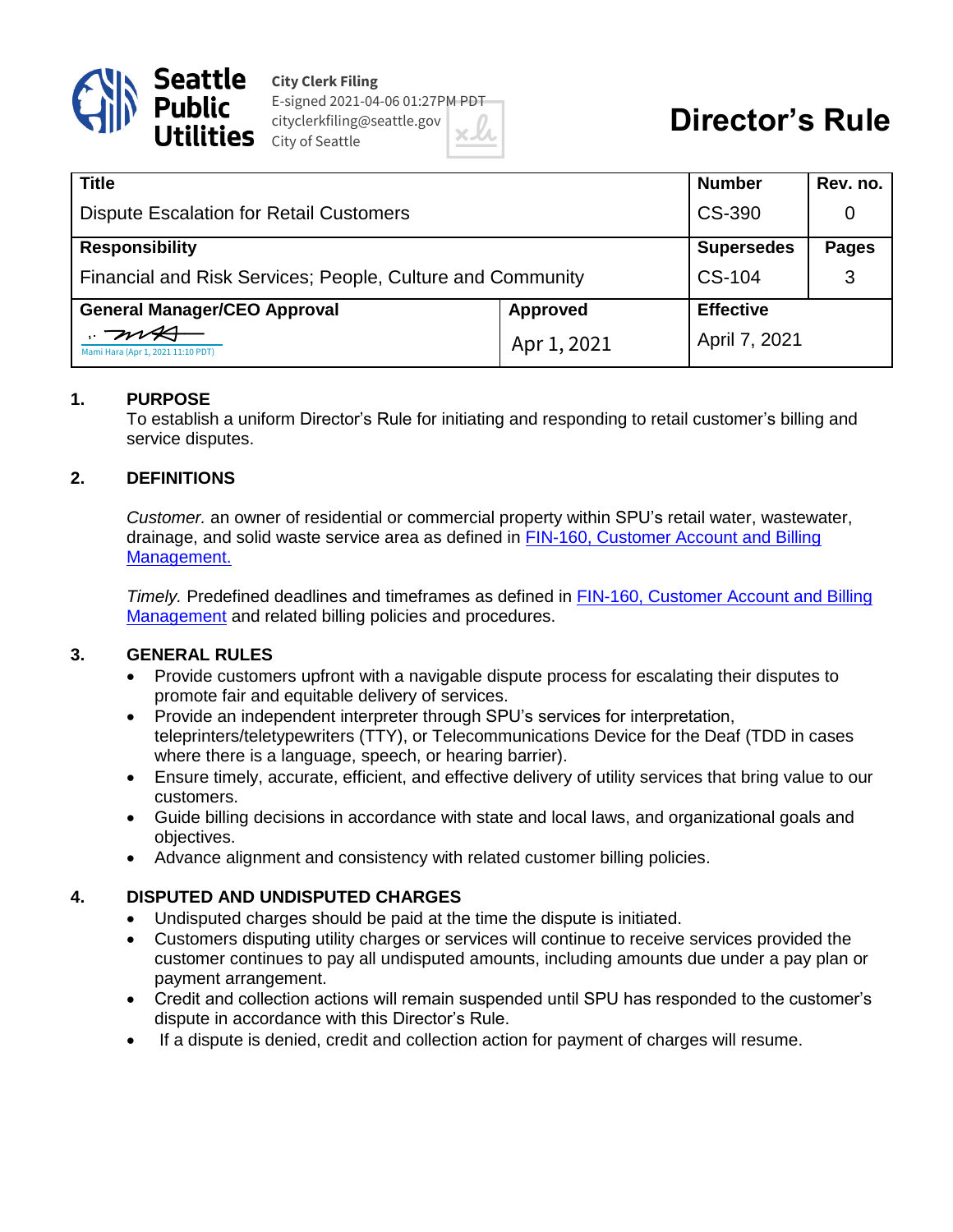# **5. INITIATION AND TIMEFRAME OF A DISPUTE**

Customers can dispute a bill by contacting SPU by any one of these methods:

- Use our [Customer Service Request online form.](https://seattle-cwiprod.motorolasolutions.com/)
- Call an SPU customer service representative at (206) 684-3000.
- Visit the Customer Service Center in the lobby of the Seattle Municipal Tower, 700 Fifth Avenue, Seattle, WA 98104.
- Mail your letter to:

Seattle Public Utilities Attention: Customer Response Division PO Box 34027 Seattle, WA 98124-4027

Standard processing time for initiating and resolving a dispute is 20 business days upon receipt of a dispute. SPU will inform the customer throughout the process if the timeframe needs an extension, particularly for more complex disputes.

## **6. ROLES AND RESPONSIBILITIES**

In addition to the responsibilities described in **FIN-160 Customer Account and Billing Management**, SPU and customer responsibilities in the dispute escalation process are described as follows:

#### **SPU Retail Customers shall be responsible for:**

- Initiating disputes in a timely manner upon receiving a bill that contains disputed charges, or upon notification of a pending utility action or service matter that a customer is disputing.
- Clearly describing the nature and reason for the dispute, dollar amounts, dates, or specific action(s) being disputed and what corrective action or relief is being sought.
- Responding within 10 business days of receiving staff's communications.
- Escalating disputes to the next step within 10 business days of receiving a decision on a dispute. SPU's progressive dispute escalation process, which generally consists of the following:
	- o Utility staff review
	- o Supervisor/Lead review
	- o Managerial review
	- o Hearing Officer review
- Cooperating in good faith by being responsive and providing SPU staff with invoices, receipts, diagrams, photos, videos, or other supplementary materials upon request.
- Requesting interpreter services through SPU when needed.

#### **SPU Employees shall be responsible for:**

#### *Intake Process*

- Initiating review within 2 business days of receiving a customer dispute.
- Informing the customer throughout the process if the timeframe needs an extension, particularly for more complex disputes.
- When the initial dispute is denied, escalating disputes internally from one level to the next level, up to the Hearing Officer.
- Timely acknowledging disputes, assisting and directing customers through the dispute process, making appropriate referrals, and noting account records.
- Providing written and verbal explanations of the dispute resolution process to customers.
- Timely informing customers of updates to their dispute's status, including following up with customers (via telephone, email, or letter) to convey decisions.